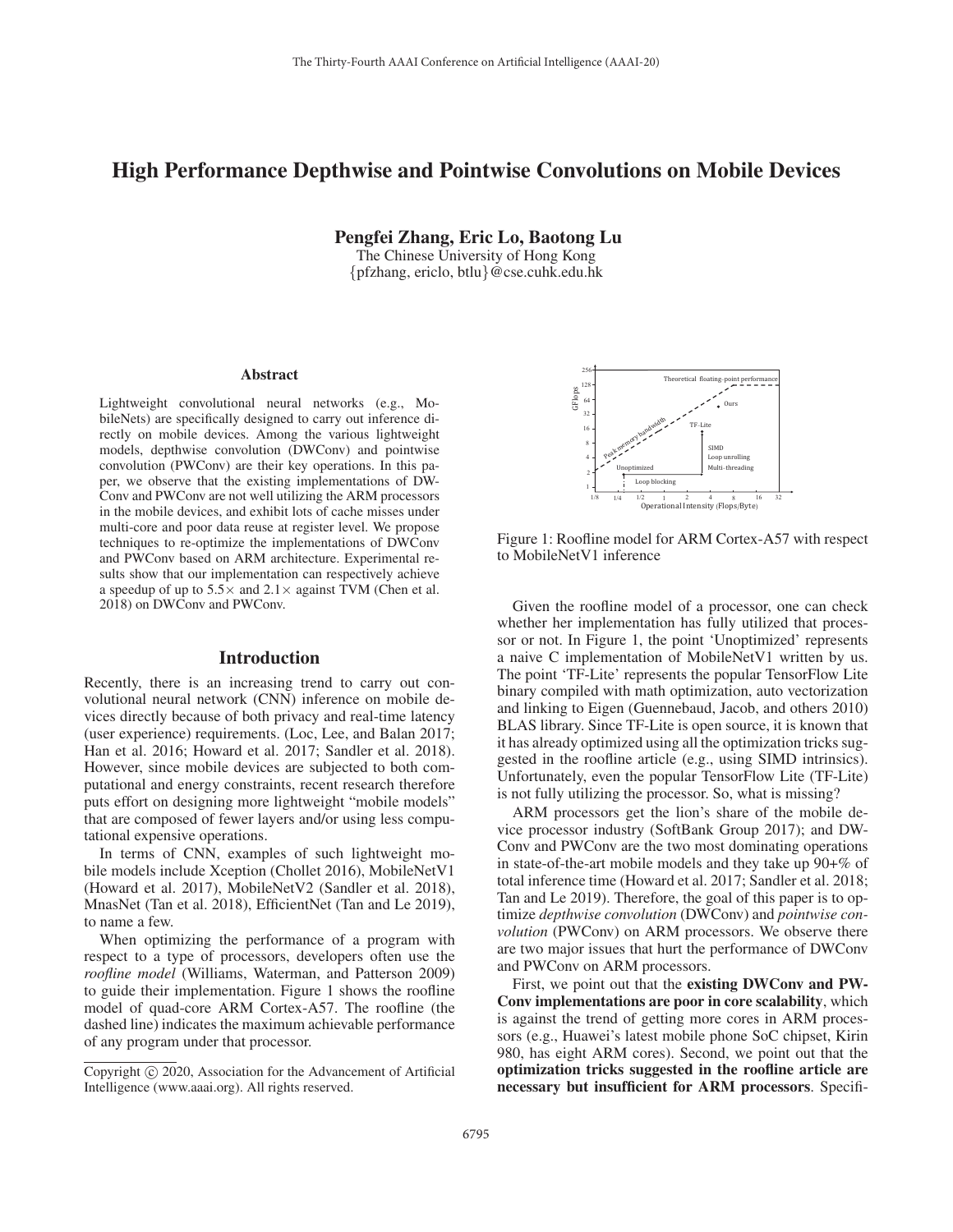cally, while both ARM and x86 processors can carry out 2 FMA (fused-multiply-add) instructions per cycle, ARM processors can only load 1 register (from the cache) per cycle whereas x86 processors can load 4 registers per cycle. In other words, while optimizing the cache miss and increasing parallelism could eliminate the major bottleneck on x86 processors, on ARM processors those tricks could only shift the bottleneck to the traffic between the register and the cache. Based on the above observations, we therefore develop high performance version of DWConv and PWConv for mobile devices. Using techniques like *loop rescheduling* (Markatos and LeBlanc 1992) and *register tiling* (Jiménez, Llabería, and Fernández 2002), our implementations are able to reduce the traffic between the cache and the memory as well as the traffic between the register and the cache. Experimental results show that our implementation can respectively achieve a speedup of up to  $5.5\times$  and  $2.1\times$  against TVM (Chen et al. 2018) on DWConv and PWConv, which leads to a 46GFlops on ARM Cortex-A57 in terms of overall MobileNetV1 inference.

## Preliminaries

ARM processors dominate the mobile device market. Latest ARM processors all support a 64-bit architecture, named "AArch64". AArch64 is a load-store architecture where data has to be loaded into the registers before the operations take place. AArch64 supports SIMD instruction and each core has 32 SIMD registers. Each SIMD register is 128-bit, which means each SIMD instruction can operate on 4 single precision numbers simultaneously. The predominate instruction used in model inference is the FMA (fused-multiply-add) SIMD instruction. An FMA instruction requires 3 SIMD registers to fully operate. Each FMA instruction carries out a 4-way SIMD multiplication, followed by a 4-way SIMD addition.

# Depthwise Convolution

Depthwise convolution (DWConv) is a key operation in mobile models. It takes three inputs: (i) a 3d array  $\mathcal I$  (the input feature map) of size  $H_i \times W_i \times C$ , (ii) a 3d array  $\mathcal F$  (the filter) of size  $H_f \times W_f \times C$ , (iii) the stride s. It produces a 3d array (the output feature map)  $\mathcal{O}$  of size  $H_0 \times W_0 \times C$ . In the above,  $H$  and  $W$  are the spatial height and width,  $C$ is the number of channels. The subscripts  $i, f$  and  $o$  refers to

| <b>Algorithm 1:</b> Unoptimized Depthwise Convolution                                                                  |  |  |
|------------------------------------------------------------------------------------------------------------------------|--|--|
| <b>Input:</b> Input feature map $I$ , Filter $F$ , stride s;                                                           |  |  |
| <b>Output:</b> Output feature map $\mathcal{O}$ ;                                                                      |  |  |
| 1 for $l = 0$ to $H_0 - 1$ do                                                                                          |  |  |
| for $k = 0$ to $W_o - 1$ do<br>$\overline{2}$                                                                          |  |  |
| for $i = 0$ to $C_i - 1$ do<br>3                                                                                       |  |  |
| for $n = 0$ to $H_f - 1$ do                                                                                            |  |  |
| for $m = 0$ to $W_f - 1$ do<br>-5                                                                                      |  |  |
| $\big $ $\bigcup \mathcal{O}_{l,k,i} \rightarrow \mathcal{I}_{l \times s+n,k \times s+m,i} \times \mathcal{F}_{n,m,i}$ |  |  |
|                                                                                                                        |  |  |
|                                                                                                                        |  |  |



Figure 2: Depthwise convolution

the input feature map, the filter, and the output feature map respectively.

Figure 2 illustrates the concept of depthwise convolution. Algorithm 1 is its plain implementation, which consists of 5 tightly-nested loops around a multiply-accumulate (MAC) statement (Line 6). Referring to Figure 2, the implementation iteratively applies the filter (lines 4 and 5) per channel (Line 3), and then repeats the task by moving the filter from left to right (Line 2) and then from top to bottom (Line 1).

| <b>Algorithm 2:</b> Depthwise Convolution (TF-Lite) |                                                                     |  |
|-----------------------------------------------------|---------------------------------------------------------------------|--|
|                                                     | <b>Input:</b> Input feature map $I$ , Filter $F$ , stride s;        |  |
|                                                     | <b>Output:</b> Output feature map $\mathcal{O}$ ;                   |  |
| $\mathbf{1}$                                        | for $l = 0$ to $Ho - 1$ in parallel do                              |  |
| $\overline{2}$                                      | for $k' = 0$ to $W_o/W_{o,b} - 1$ do                                |  |
| 3                                                   | for $n = 0$ to $H_f - 1$ do                                         |  |
| $\boldsymbol{4}$                                    | <b>for</b> $kk = 0$ <b>to</b> $W_{o,b} - 1$ <b>do</b>               |  |
| 5                                                   | for $m = 0$ to $W_f - 1$ do                                         |  |
| 6                                                   | for $i' = 0$ to $C/4$ do                                            |  |
|                                                     | // Loop unrolling                                                   |  |
|                                                     | here.                                                               |  |
| 7                                                   | $k = k' \times W_{o,b} + kk$                                        |  |
| 8                                                   | $V_I = SIMD\_Load($                                                 |  |
|                                                     | $\mathcal{I}_{l\times s+n,k\times s+m,i'\times 4\sim i'\times 4+3}$ |  |
| 9                                                   | $V_F = SIMD\_Load($                                                 |  |
|                                                     | $\mathcal{F}_{n,m,i'\times 4\sim i'\times 4+3}$                     |  |
| 10                                                  | $V_O = SIMD\_Load($                                                 |  |
|                                                     | $\mathcal{O}_{l,k,i' \times 4 \sim i' \times 4+3}$                  |  |
| 11                                                  | $V_O = SIMD$ -FMA $(V_I, V_F, V_O)$                                 |  |
| 12                                                  | SIMD_Store( $\mathcal{O}_{l,k,i' \times 4 \sim i' \times 4+3}$ ,    |  |
|                                                     | $V_O$                                                               |  |
|                                                     |                                                                     |  |
|                                                     |                                                                     |  |

Algorithm 2 shows the implementation of DWConv in TF-Lite. It mainly applies 4 tricks to improve its efficiency.

- 1. Loop rescheduling and SIMD. Any permutation of the ordering (scheduling) of the loops would yield the same correct result but with different efficiency. Furthermore, each channel of the filter can apply to corresponding channel of the input independently and thus *in parallel*. Consequently, Algorithm 2 reschedules the innermost loop to process the MAC across 4 channels using SIMD (lines 6–12).
- 2. Loop Unrolling. The innermost loop actually possesses loop independence, meaning one iteration does not depend on its previous iteration. In other words, the loop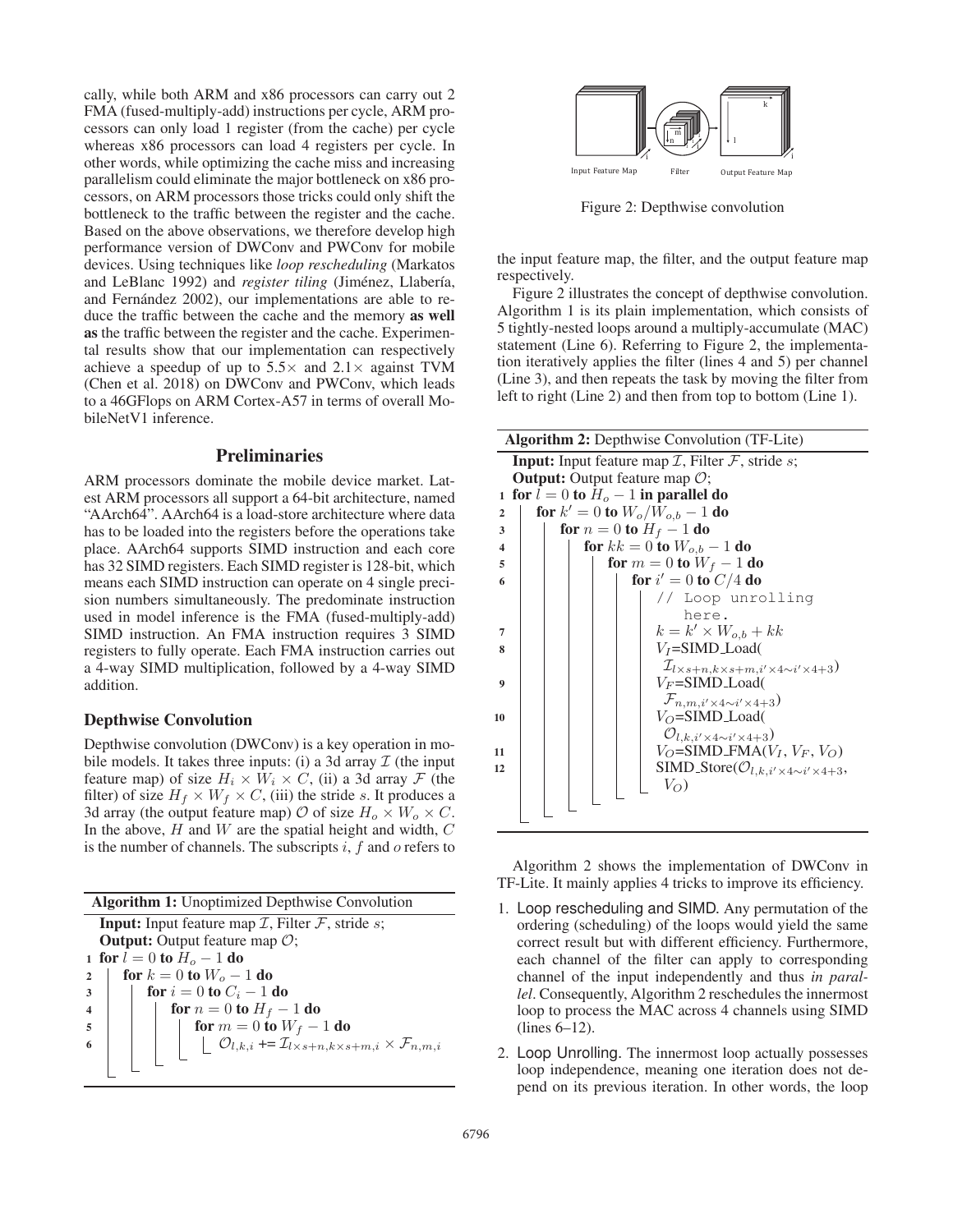can be run in parallel. Consequently, the actual implementation of the innermost loop is *unrolled* (or called as *flattened*) (Dongarra and Hinds 1979). Loop unrolling not only improves ILP (instruction-level parallelism), but also reduces branch mis-prediction incurred by the test condition of each iteration. Algorithm 2 however does not explicitly show the unrolled loop for brevity.

- 3. Loop Blocking. When involving matrix/tensor, loop blocking is often used to reduce cache misses (Xue 2000). In TF-Lite, loop blocking is applied to the  $k$  loop (Algorithm 1; Line 2) and it becomes the  $k'$  loop in (Algorithm 2; Line 2) and the kk loop in (Algorithm 2; Line gorithm 2; Line 2) and the  $kk$  loop in (Algorithm 2; Line 4). By doing so, the data loaded in the  $k'$  loop (Algorithm 2: Line 2) could stay in the cache and get re-used again 2; Line 2) could stay in the cache and get re-used again and again by the inner  $n$  loop.
- 4. Multi-threading. As real-time inference is getting more important, TF-Lite also uses multiple cores to parallel the outermost loop (Line 1). In other words, the blocks across the l direction in Figure 2 are generated by multiple cores.

## Pointwise Convolution

| <b>Algorithm 3: PWConv Implementation by MM</b>                        |  |  |
|------------------------------------------------------------------------|--|--|
| <b>Input:</b> Input feature map $\mathcal{I}$ , Filter $\mathcal{F}$ ; |  |  |
| <b>Output:</b> Output feature map $\mathcal{O}$ ;                      |  |  |
| 1 Mat A = $\mathcal{I}$ .reshape([G, C <sub>i</sub> ])                 |  |  |
| 2 Mat B = $\mathcal{F}$ .reshape([ $C_i$ , $C_o$ ])                    |  |  |
| 3 Mat $D = A \times B$                                                 |  |  |
| 4 $\mathcal{O} = \text{D}$ .reshape([ $H_o$ , $W_o$ , $C_o$ ])         |  |  |
|                                                                        |  |  |

Another key component in mobile models is the pointwise convolution (PWConv). PWConv is a simple  $1 \times 1$ convolution. It takes as inputs: (1) a 3d input feature map  $\mathcal I$  of size  $(H_i \times W_i \times C_i)$ , and (2) a 4d filter  $\mathcal F$  of size  $(1 \times 1 \times C_i \times C_o)$ , and produces a 3d output feature map  $O$ of size  $(H_o \times W_o \times C_o)$ , where  $H_o = H_i$  and  $W_o = W_i$ .

Algorithm 3 shows the implementation of PWConv in TF-Lite. It essentially transforms the problem into a matrixmatrix (MM) multiplication problem  $D = A \times B$ , where the 2d matrix  $A$  is flatten from the 3d input  $I$ , so that  $A$  is a  $G \times C_i$  matrix, where  $G = H_i \times W_i$  (Line 1); and B is a matrix of size  $C_i \times C_o$  flatten from  $\mathcal F$  (Line 2) since the first two dimensions are of size 1.

Since MM multiplication is a classic problem that has been well studied, TF-Lite simply calls the high performance MM routine in a BLAS library (Dongarra et al. 1990). MM multiplication implementations in BLAS are highly optimized with all the tricks (e.g., SIMD, loop rescheduling) mentioned above. Recently, Google released an experimental matrix multiplication library named Ruy (Google 2019). Ruy achieves good performance on small matrices (e.g.,  $100 \times 100$ ) but its the performance on large matrices is poorer than BLAS. Since Ruy's code is still immature and flux, we do not analyze it here but include that in our experiments.

# High Performance DWConv and PWConv

In this section, we present techniques to optimize the implementations of DWConv and PWConv on ARM processors. We will explain in detail why the existing "well-optimized" implementations are not efficient on ARM processors and propose our solutions. One of the key elements there is about the notions of *operational intensity* in the roofline model (Williams, Waterman, and Patterson 2009) and the notion of *arithmetic intensity* (Harris 2005).

|                                                                 | Algorithm 4: High Performance Depthwise Convolu-                                                 |  |  |  |
|-----------------------------------------------------------------|--------------------------------------------------------------------------------------------------|--|--|--|
| tion                                                            |                                                                                                  |  |  |  |
| <b>Input:</b> Input feature map $I$ , Filter $F$ , stride $s$ ; |                                                                                                  |  |  |  |
|                                                                 | <b>Output:</b> Output feature map $O$ ;                                                          |  |  |  |
| 1                                                               | for $i' = 0$ to $C/4 - 1$ in parallel do                                                         |  |  |  |
| 2                                                               | for $l' = 0$ to $H_o/H_{o,b} - 1$ do                                                             |  |  |  |
| 3                                                               | <b>for</b> $k' = 0$ to $W_o/W_{o,b} - 1$ do                                                      |  |  |  |
| $\overline{\mathbf{4}}$                                         | Kernel $(i', l', k', s)$                                                                         |  |  |  |
|                                                                 |                                                                                                  |  |  |  |
| 5                                                               | <b>Function</b> Kernel $(i', l', k', s)$ :                                                       |  |  |  |
| 6                                                               | $\alpha = 0$                                                                                     |  |  |  |
| 7                                                               | if $l' == 0 \&\& k' == 0$ then                                                                   |  |  |  |
| 8                                                               | for $n=0$ to $H_f-1$ do                                                                          |  |  |  |
| 9                                                               | for $m = 0$ to $W_f - 1$ do                                                                      |  |  |  |
| 10                                                              | $V[\alpha]$ = SIMD Load( $\mathcal{F}_{n,m,i'\times 4\sim i'\times 4+3}$ )<br>$\alpha$ += 1      |  |  |  |
| 11                                                              |                                                                                                  |  |  |  |
| 12                                                              | else                                                                                             |  |  |  |
| 13                                                              | $\alpha = W_f \times H_f$                                                                        |  |  |  |
|                                                                 |                                                                                                  |  |  |  |
| 14                                                              | <b>for</b> $ll = 0$ <b>to</b> $H_{o,b} - 1$ <b>do</b>                                            |  |  |  |
| 15                                                              | <b>for</b> $kk = 0$ <b>to</b> $W_{o,b} - 1$ <b>do</b>                                            |  |  |  |
| 16                                                              | $l = l' \times H_{o,b} + ll$                                                                     |  |  |  |
| 17                                                              | $k = k' \times W_{o,b} + kk$                                                                     |  |  |  |
| 18<br>19                                                        | $V[\alpha]$ = SIMD Load( $\mathcal{O}_{l,k,i' \times 4 \sim i' \times 4+3}$ )<br>$\alpha$ += 1   |  |  |  |
|                                                                 |                                                                                                  |  |  |  |
| 20                                                              | <b>for</b> $ll = 0$ <b>to</b> $H_{o,b} - 1$ <b>do</b>                                            |  |  |  |
| 21                                                              | <b>for</b> $kk = 0$ <b>to</b> $W_{o,b} - 1$ <b>do</b>                                            |  |  |  |
| 22                                                              | $l = l' \times H_{o,b} + ll$                                                                     |  |  |  |
| 23                                                              | $k = k' \times W_{o,b} + kk$                                                                     |  |  |  |
| 24                                                              | for $n=0$ to $H_f-1$ do                                                                          |  |  |  |
| 25                                                              | for $m = 0$ to $W_f - 1$ do                                                                      |  |  |  |
| 26                                                              | $V[\alpha]$ = SIMD Load(                                                                         |  |  |  |
|                                                                 | $\mathcal{I}_{l\times s+n,k\times s+m,i'\times 4\sim i'\times 4+3})$                             |  |  |  |
| 27                                                              | $V[H_f \times W_f + ll \times W_{o,b} + kk] =$                                                   |  |  |  |
|                                                                 | SIMD_FMA( $V[\alpha]$ , $V[n \times W_f + m]$ ,<br>$V[H_f \times W_f + ll \times W_{o,b} + kk])$ |  |  |  |
|                                                                 |                                                                                                  |  |  |  |
|                                                                 |                                                                                                  |  |  |  |
| 28                                                              | $\alpha = W_f \times H_f$                                                                        |  |  |  |
| 29                                                              | <b>for</b> $ll = 0$ <b>to</b> $H_{o,b} - 1$ <b>do</b>                                            |  |  |  |
| 30                                                              | <b>for</b> $kk = 0$ <b>to</b> $W_{o,b} - 1$ <b>do</b>                                            |  |  |  |
| 31                                                              | $l = l' \times H_{o,b} + ll$                                                                     |  |  |  |
| 32                                                              | $k = k' \times W_{o,b} + kk$                                                                     |  |  |  |
| 33<br>34                                                        | SIMD_Store( $\mathcal{O}_{l,k,i'\times 4\sim i'\times 4+3}$ , $V[\alpha]$ )<br>$\alpha$ += 1     |  |  |  |
|                                                                 |                                                                                                  |  |  |  |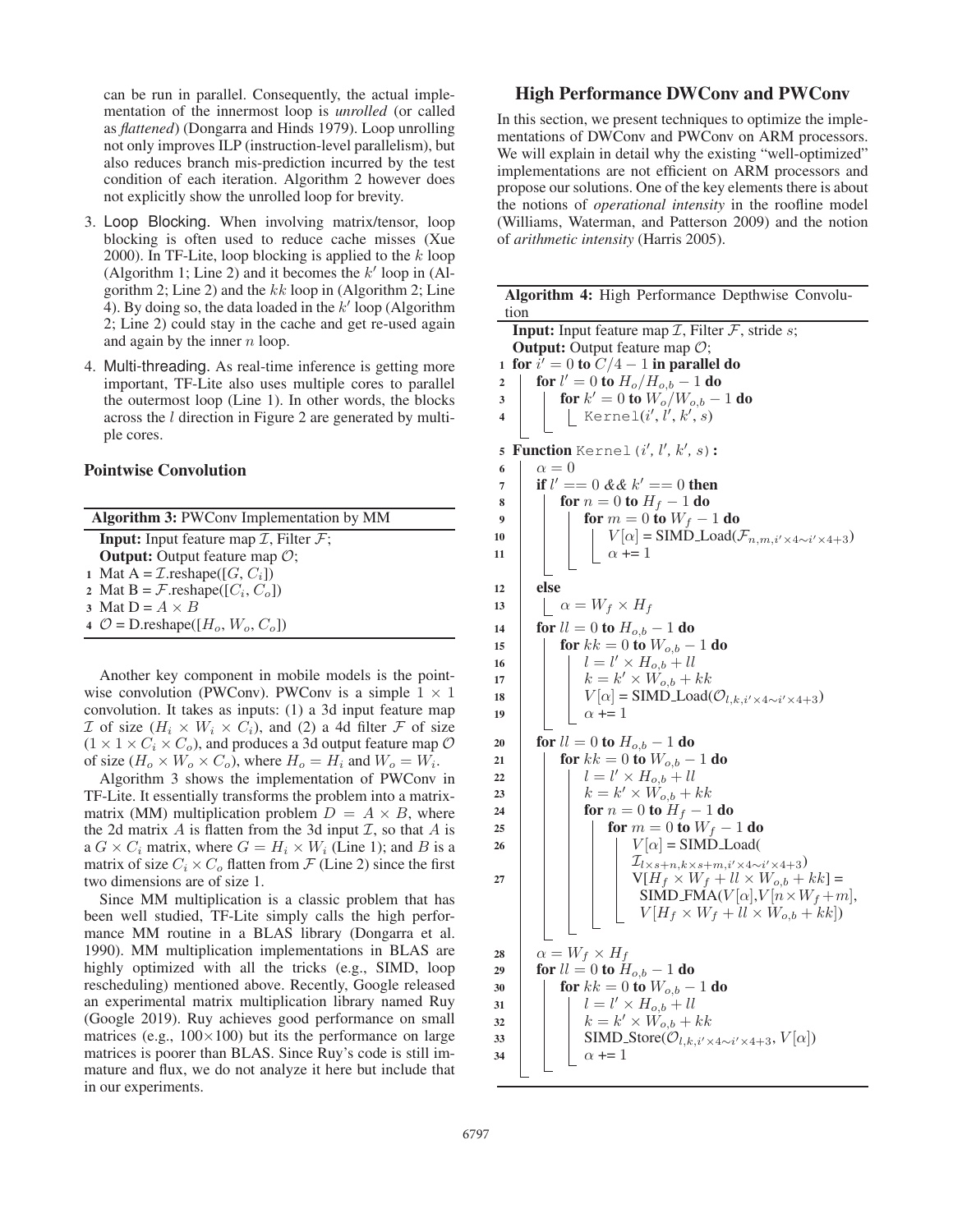Roofline Model The roofline model (Williams, Waterman, and Patterson 2009) is often used to understand the estimated performance of a given compute kernel running on a type of processor by showing the inherent hardware limitations, and potential benefit and priority of optimizations (e.g., locality, bandwidth, and different parallelization tricks). The roofline model, however, focuses on cache misses. In other words, it focuses on the traffic between the cache and the memory and assumes if the program is well optimized with little cache miss, the program could fully utilize the hardware. The key metric inside the roofline model is "operational intensity" (OI), which measures the average number of floating-point operations that can be carried out per byte of memory loaded from the memory.

Arithmetic Intensity "Arithmetic Intensity" (AI) (Harris 2005) measures the average number of floating-point operations that can be carried out per byte of memory loaded from the cache to the register.<sup>1</sup> This is exactly what we want to go after if the memory bottleneck can be removed. Let W be the number of arithmetic operations carried out,  $\beta$  be the number of bytes transferred between cache and registers, the arithmetic intensity T is  $\frac{W}{\beta}$ .<br>Given a particular layer

Given a particular layer of convolution (e.g., DWConv), W is a constant as it is dedicated by the problem definition and algorithm, a larger  $T$  means the implementation is more efficient because there are fewer data transferred between the cache and the registers, which implies the implementation is doing a good job in keeping the data in the register as long as it is necessary.

### Depthwise Convolution

Core Inscalability Existing implementations of DWConv have poor scalability on the number of cores. Take TF-Lite implementation as an example (Algorithm 2), it picks the  $H<sub>o</sub>$ dimension as the outer-most loop to apply thread parallelism (Line 1). In other words, given  $p$  cores, each core is assigned with a chunk of output feature map in size of  $H_o/p \times W_o \times C$ to compute.

Since the chunk spans over all the output channels, each core has to copy the whole filter F of size  $H_f \times W_f \times C$ into its tiny L1 cache. In other words, when the input feature map, the filter, and the output feature map cannot all fit into the L1 cache, the number of L1 cache misses will fly high. Furthermore, the situation exacerbates with the number of layers because the filters are getting larger when they appear deeper in the model.

Poor AI Although the implementation of DWConv in TF-Lite has good performance from the perspective of OI (and thus in terms of cache misses when we do not use more cores), its performance is next limited by its poor arithmetic intensity. This is not an issue on x86 processors. However,

this is a big issue on ARM processor because ARM processors can only load 1 register per cycle while it can process 2 SIMD FMA instructions per cycle. In other words, if we do not optimize the pipeline well, the FMA instructions are always waiting for data to be loaded to the registers.

To be specific, we first analyze the AI of TF-Lite implementation (Algorithm 2). Its inner-most loop is able to process 4 output elements in parallel by SIMD (Line 10). In order to do so, however, it has to carry out 3 SIMD load instructions (Lines 7–9) to retrieve the filter, input and output respectively from cache to registers, and 1 SIMD store instruction to write back the updated output elements to L1 cache (Line 11). Thus, the arithmetic intensity of this implementation is  $T_0^{DW} = \frac{1 \times 2 \times 4 \text{ ops}}{4 \times 16 \text{ bytes}} = \frac{1}{8}$ . If the width  $W_f$  of the filter and the number of channels  $C$  are small, compilers may keep  $W_f \times C$  elements of the filter in the register for the kk loop (Line 4). To give TF-Lite such benefit of doubt, the  $kk$  loop (Line 4). To give TF-Lite such benefit of doubt, we assume this happens and thus its arithmetic intensity can become  $T_{tf}^{DW} = \frac{1 \times 2 \times 4 \text{ ops}}{(3 + \frac{1}{W_{o,b}}) \times 16 \text{ bytes}} = \frac{1}{(3 + \frac{1}{W_{o,b}}) \times 2} < \frac{1}{6}$ . Nonetheless, it is still a very poor number.

Our implementation Algorithm 4 is our proposed implementation. To address the core inscalability problem, we reschedule the loop order and picks the C dimension as the outer-most loop to apply thread parallelism (Line 1). This way, each core is assigned with a chunk of output feature map in size  $H_o \times W_o \times \frac{C}{p}$  to compute. Under such paral-<br>lating since a shunk only gone  $C/n$  output shapeds, assh lelism, since a chunk only spans  $C/p$  output channels, each core needs to retrieve  $H_f \times W_f \times C/p$  elements of the filter  $F$  to its L1 cache. Compared with TF-Lite implementation that retrieves  $H_f \times W_f \times C$  elements of the filter  $\mathcal F$ to the L1 cache, we fetch only  $1/p$  of those in cache, which significantly reduce the cache misses and improve the core

To improve the arithmetic intensity, we exploit different techniques to increase the reuse of the data in the register as much as we can. The first technique we applied is *register tiling* (Jiménez, Llabería, and Fernández 2002) (Lines 2 and 3). It splits the filter F into tiles of size  $H_f \times W_f \times 4$ . By doing so, a tile can be kept in the registers as long as possible. The kernel is used to compute the convolution results of a small output block of size  $H_{o,b} \times W_{o,b} \times 4$ .  $H_{o,b}$  and  $W_{o,b}$ are set to ensure the output block stay in the registers across the Kernel. The kernel is skillfully tuned to increase its AI by reducing the traffic between the registers and the cache. Specifically, lines 7 to 11 in the kernel aim to load the filter into the registers. However, this load process is only done when  $l' = 0$  and  $k' = 0$  (Line 7), meaning for the nested<br>loops in lines 2 and 3 the filter is only loaded **once** and stays loops in lines 2 and 3, the filter is only loaded once and stays in the registers for long. Lines 14 to 19 in the kernel aim to load a specific output block of size  $H_{o,b} \times W_{o,b} \times 4$  into the registers. Notice that this specific output block is only loaded once and would never get re-loaded again. Similarly, Lines 29 to 34 in the kernel aim to store the updated output block back to the cache. Again this specific output block is only stored once, as it would never get re-loaded for any further processing after it carries out the FMA in lines 20-27.

We now analyze the AI of our implementation. That

scalability.

<sup>&</sup>lt;sup>1</sup>We remark that there is a misconception online (e.g., Wikipedia) that OI is equivalent to AI. That misconception comes from the fact that cache miss is the major bottleneck on x86 processors and thus the traffic between the registers and the cache is immaterial after the cache bottleneck is resolved. However, for ARM processors, it is not the case.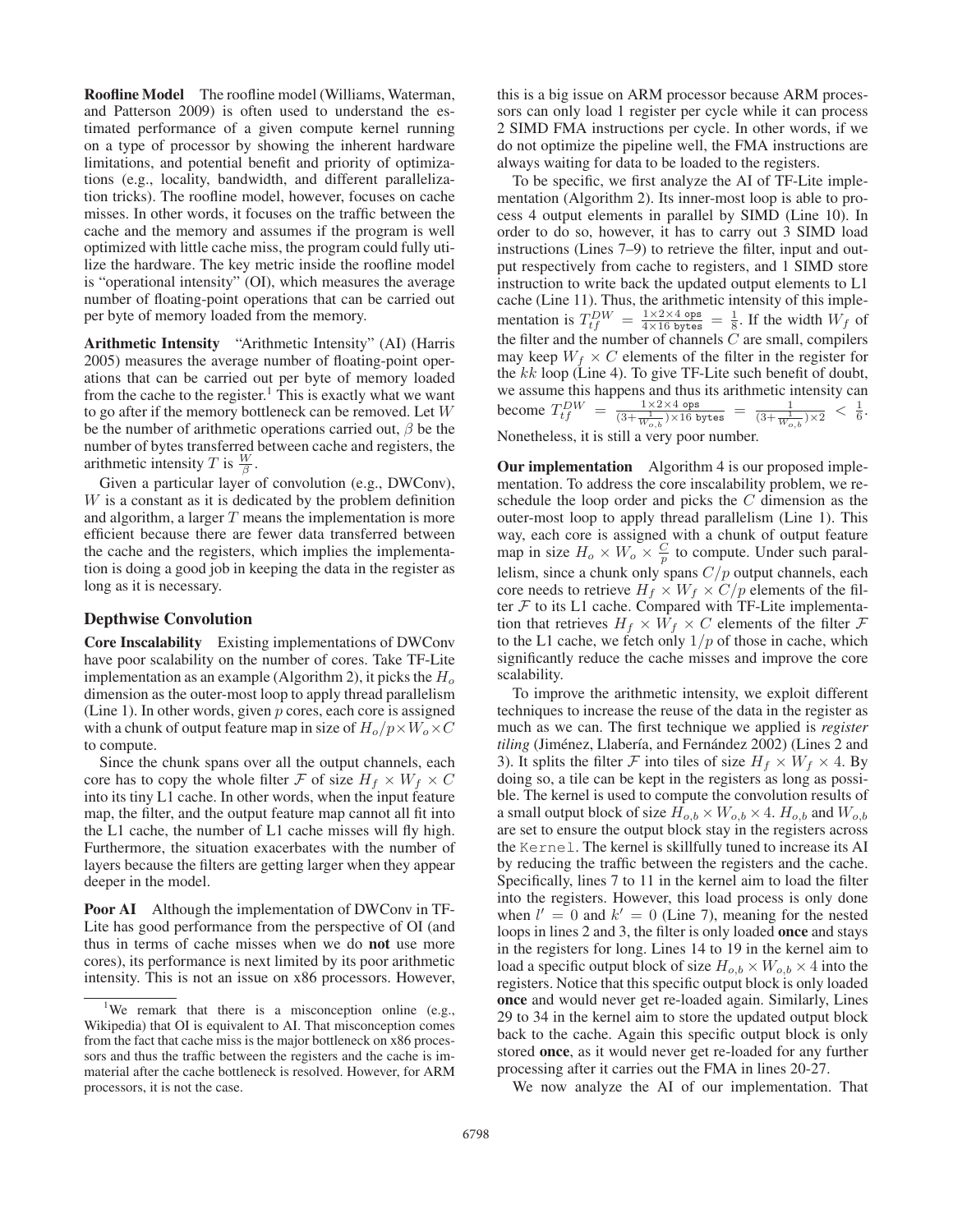would help us to see why it outperforms the existing implementations. It is easy to know the arithmetic operations are all inlined within the Kernel. In the Kernel, the number of arithmetic FMA operations all lies in lines 18–25, which has 4 for loops. So, the FMA operation is carried out  $W = H_{o,b} \times W_{o,b} \times H_f \times W_f$  times. Thus, the number of floating-point operations is  $8 \times W$ , which will be the numerator in the AI.

The denominator of AI captures the number of bytes transferred between cache and registers. For our implementation, it involves:

- 1. Loading the filter block once (Lines 7-11) across the nested two loops l' and k' (Lines 2 and 3) and reused<br> $H_+(H_{\alpha,k} \times W_+(W_{\alpha,k}$  times Thus Kernel incurs an av- $H_o/H_{o,b} \times W_o/W_{o,b}$  times. Thus, Kernel incurs an average of  $\frac{H_f \times W_f}{W_o/W_{o,b} \times H_o/H_{o,b}} \times 16$  bytes traffic between the registers and cache.
- 2. Loading the output block once (Lines 14-19) and storing once (Lines 29-34) in the kernel. So, the traffic for output block in Kernel is  $H_{o,b} \times W_{o,b} \times 2 \times 16$  bytes.
- 3. Loading one SIMD register data of  $\mathcal I$  in the inner-most loop (Lines 20-27). Thus, the traffic for  $\mathcal{I}$  is  $16 \times H_{o,b} \times$  $W_{o,b} \times H_f \times W_f = 16 \times W$  bytes.

Putting it all together, the AI of our implementation is:

$$
T^{DW} = \frac{8 \cdot \mathcal{W}}{16(\frac{H_f \cdot W_f}{W_o/W_{o,b} \cdot H_o/H_{o,b}} + H_{o,b} \cdot W_{o,b} \cdot 2 + \mathcal{W})} (1)
$$

Since the size of the filter is either  $3 \times 3$  or  $5 \times 5$ , and the block sizes  $H_{o,b}$  and  $W_{o,b}$  are empirically set as 1 or 2 (they are set with the objective of saving some registers because we indeed apply loop unrolling to the 4 tightlynested loops in Lines 18-25). So, the term  $\frac{H_f \times W_f}{W_o/W_{o,b} \times H_o/H_{o,b}}$ is negligible. Therefore, we rewrite equation (1) as  $T^{DW}$  =  $\frac{(H_f \times W_f)}{(2+H_f \times W_f) \times 2} \geq \frac{9}{22}$ , which is obviously way larger than  $T_{tf}^{DW}$ .

#### Pointwise Convolution Implementation

Core Inscalability TF-Lite's PWConv implementation by default calls the MM multiplication rountine in Eigen (Guennebaud, Jacob, and others 2010). However, it is known that OpenBLAS (OpenBLAS 2015) has the best performance and thus we set TF-Lite to use OpenBLAS instead. Nonetheless, it is known that current matrix-multiplication implementations including OpenBLAS cannot scale well on multiple cores for deep learning workload (Zhang, Franchetti, and Low 2018; Zhang et al. 2018; Rajbhandari et al. 2017).

**Poor AI** Algorithm 5 is the implementation of a BLAS MM routine (e.g., SGEMM in OpenBLAS). It has applied *loop blocking* to increase data reuse in the memory hierarchy. Its kernel is the function RTRA (Line 4), which stands for Register Tiling Reuse block A. The logical view of RTRA is depicted in Figure 3 (left). It first SIMD loads a block of matrix A, which is represented as  $|A|$ , into the registers

#### Algorithm 5: Matrix Multiplication in BLAS Libraries

**Input:** Matrix A of size  $(G \times C_i)$ , Matrix B of size  $(C_i \times C_o);$ **Output:** Matrix D of size  $(G \times C_o)$ ; 1 for  $i' = 0$  to  $C_i/C_{i,b}$  do<br>
2  $\blacksquare$  for  $a' = 0$  to  $G/G_{i,b}$ 2 for  $g' = 0$  to  $G/G_b$  in parallel do<br>  $\begin{array}{c} \n\frac{1}{2} \quad \text{for } i' = 0 \text{ to } C_a/G_{c,b} \text{ do} \n\end{array}$  $\begin{array}{c|c} \mathbf{3} & \mathbf{for} \; j' = 0 \; \mathbf{to} \; C_o/C_{o,b} \; \mathbf{do} \\ \hline \mathbf{4} & \mathbf{R} \; \mathbf{TR} \; \mathbf{A}(i' \; a' \; j') \end{array}$  $\begin{array}{|c|c|c|}\n\hline\n\text{1} & \quad \text{RTRA}(i', g', j')\n\hline\n\end{array}$ 

(Line 2).  $|A|$  is of size  $G_b \times C_{i,b}$ . The elements of  $|A|$  stay in the registers across the  $j'$  *loop* (Line 3 in Algorithm  $\overline{5}$ ) and are reused  $C_o/C_{o,b}$  times.

Inside the function RTRA (Figure 3), Line 3 aims to stream a block of matrix  $\mid B \mid$  and a block of matrix  $\mid D \mid$  into the registers.  $|D|$  is of size  $(G_b, C_{o,b})$  and  $|B|$  is of size  $(C_{i,b}, C_{o,b})$ . A matrix multiplication between  $|A|$  and  $|B|$  is performed to update  $\boxed{D}$  (Line 4), and it costs  $\frac{G_b \times C_{i,b} \times C_{o,b}}{4}$ <br>FMA operations and the number of floating-point operations FMA operations and the number of floating-point operations is  $2 \times G_b \times C_{i,b} \times C_{o,b}$ . Finally, the updated  $|D|$  has to be stored to the cache.

The AI of BLAS MM implementation is as follows. The arithmetic operations are all inlined in the kernel RTRA. In routine RTRA, its AI is:

$$
T^{PW}_{RTRA} = \frac{2 \times G_b \times C_{i,b} \times C_{o,b} \text{ ops}}{(G_b \times C_{o,b} \times 2 + C_{i,b} \times C_{o,b} + \frac{G_b \times C_{i,b}}{C_o/C_{o,b}}) \times 4 \text{ bytes}}
$$

Since AArch64 has 32 128-bit SIMD registers, in order to fully allocate the registers,  $G_b$ ,  $C_{i,b}$  and  $C_{o,b}$  are usually set as 8, 8 and 4 in the BLAS Libraries (e.g., OpenBLAS). Then, we can get  $T_{RTRA}^{PW} = \frac{4}{3 + \frac{8}{C_o}}$ . Note that the RTRA kernel has a poor AI because  $|D|$  has to be transferred twice between the cache and the registers (one load and one store).

| <b>Algorithm 6:</b> High Performance Matrix Multiplication                                                                                                                  |  |  |
|-----------------------------------------------------------------------------------------------------------------------------------------------------------------------------|--|--|
| <b>Input:</b> Matrix A of size $(G \times C_i)$ , Matrix B of size                                                                                                          |  |  |
| $(C_i \times C_o)$ :                                                                                                                                                        |  |  |
| <b>Output:</b> Matrix D of size $(G \times C_o)$ ;                                                                                                                          |  |  |
| 1 for $g' = 0$ to $G/G_b$ in parallel do                                                                                                                                    |  |  |
| for $j' = 0$ to $C_o/C_{o,b}$ do<br>$\overline{2}$                                                                                                                          |  |  |
| $\begin{array}{ c c } \hline \textbf{for } i'=0 \textbf{ to } C_i/C_{i,b} \textbf{ do} \\ \hline & \textbf{RTRD}(i',g',j') \\\hline \end{array}$<br>$\overline{\mathbf{3}}$ |  |  |
| $4 \mid$                                                                                                                                                                    |  |  |
|                                                                                                                                                                             |  |  |

**Our Implementation** We propose another loop blocking method with better AI (Algorithm 6). It calls another kernel RTRD (Register Tiling Reuse block  $\underline{D}$ ), whose concept is listed in Figure 3 (right). RTRD first loads block  $|D|$  into the registers. The elements of  $\left|D\right|$  stay in the registers across the *i' loop* (Line 3; Algorithm  $\overline{6}$ ) and are reused. After that, it streams blocks  $\left| A \right|$  and  $\left| B \right|$  into the registers and then evaluates a small matrix multiplication to update  $|D|$  (Line 4).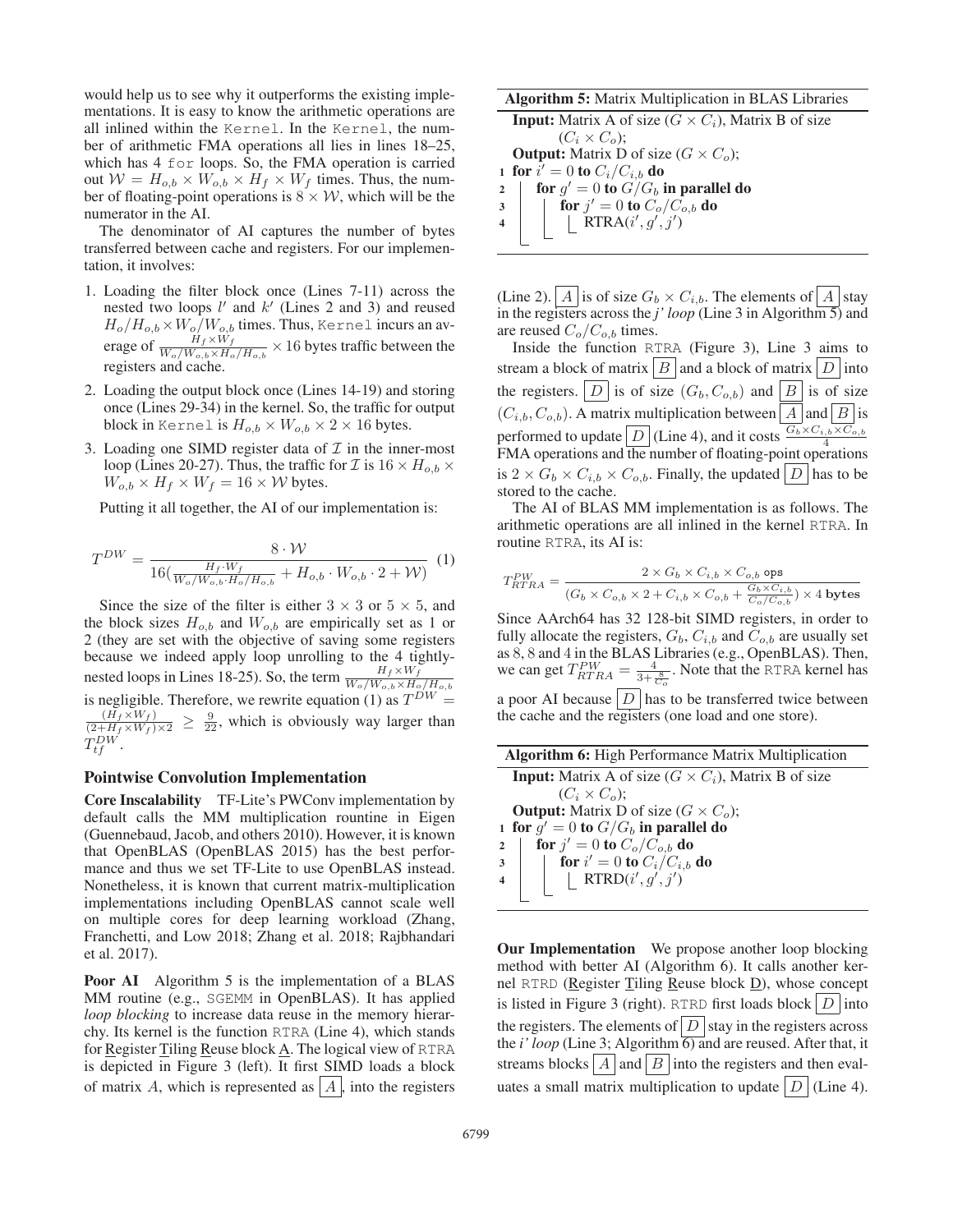

Figure 3: RTRA vs RTRD

Differ from RTRA, RTRD only stores the block  $|D|$  to the cache in the last iteration of loop  $i'$ . Though this way is<br>inefficient on x86 processor (Smith et al. 2014) it is very inefficient on x86 processor (Smith et al. 2014), it is very efficient for ARM processors because ARM processors is sensitive to AI. The arithmetic intensity of RTRD for MM multiplication is:

$$
T^{PW}_{RTRD} = \frac{2 \times G_b \times C_{i,b} \times C_{o,b} \text{ ops}}{(G_b \times C_{i,b} + C_{i,b} \times C_{o,b} + \frac{G_b \times C_{o,b} \times 2}{C_i/C_{i,b}}) \times 4 \text{ bytes}}
$$

To fully allocate the registers, we can set  $G_b = 8$ ,  $C_{o,b} =$ <br>and  $C_{b,b} = 4$ . Thus  $T_{b,b} = 2$  it is about  $1.5 \times$ 8 and  $C_{i,b} = 4$ . Thus,  $T_{RTRD}^{PW} = \frac{2}{1+\frac{8}{C_i}}$  it is about  $1.5 \times$ larger than  $T_{RTRA}^{PW}$ , since  $C_o$  and  $C_i$  are often much larger than 8. Of course, our actual implementation also includes than 8. Of course, our actual implementation also includes all the optimization tricks such as software prefetching, loop rolling etc. But we do not repeat them here.

## Experimental Evaluation

In this section, we present performance results of our high performance depthwise and pointwise convolution on mobile devices. We run our experiments on a 2.0GHz quadcore ARM Cortex-A57. Each core has 48KB L1 instruction cache and 32KB L1 data cache. All cores share 2MB unified L2 cache. We compare performance of our DWConv and PWConv implementations with two versions of TF-Lite, one links to OpenBLAS (OpenBLAS 2015) and the other one links to Ruy (Google 2019). In addition, we compare the performance with TVM (Chen et al. 2018). TVM implementations suppose to deliver performance as good as the performance offered by manually optimizing the implementation for a specific hardware. The DWConvs and PWConvs operations in this study are extracted from MobileNetV1(Howard et al. 2017), MobileNetV2(Sandler et al. 2018) and Mnas-Net (Tan et al. 2018). They are different in input size, output size and filter size.

Performance Figure 4 to Figure 6 show the speedup of our implementations (and TVM) with respect to TF-Lite, on different DWConv and PWConv extracted from MobileNetV1, MobileNetV2, and MnasNet-A1, respectively. For example, in Figure 4, D<sup>1</sup> to D<sup>9</sup> refer to nine different DWConvs found in MobileNetV1. Results show that our DWConv implementation outperforms TF-Lite at least by

 $2.9\times$  and up to  $9.0\times$ . In addition, our DWConv implementation outperforms TVM generated binaries by at least 1.4× and up to  $5.5 \times$ , showing that TVM is not able to reach the level of optimizations that we can achieve.

Our PWConv implementation achieves  $1.3\times$  to  $5.1\times$ speedup over TF-Lite(OpenBLAS), which is essentially calling the OpenBLAS library for MM multiplication. Our PWConv implementation also achieves up to  $2.1 \times$  speedup over TF-Lite(Ruy), which uses the aggressively tuned library Ruy to implement PWConv. In addition, our PW-Conv implementation achieves  $1.05\times$  to  $2.11\times$  speedup over TVM, which once again shows TVM is not able to reach the level of optimizations that we can achieve.

Scalability In Figure 7, we compare the scalability of our DWConv and PWConv performances with respect to the number of cores. We include TF-Lite (which uses Open-BLAS to implement PWConv) there for comparisons.<sup>2</sup> For space reasons, we only include the results from MobileNetV1 as results from MobileNetV2 and Mnasnet-A1 are largely similar.

From Figure 7, we see that our implementations scale better than TF-Lite. We almost achieve perfect speedup when using 2 threads, which is very promising because every parallel program has its serial part based on Amdahl's law. When using 4 threads, the core instability of TF-Lite immediately manifest – TF-Lite has only around  $2 \times$  speedup on DWConv and  $1.8 \times$  to  $2.7 \times$  on PWConv. In contrast, our implementations achieve  $2.2 \times$  to  $3.9 \times$  speedup on DWConv and  $3.2 \times$  to  $3.9 \times$  speedup on PWConv.

# Related Work

Most works on optimizing deep learning operations focus only on conventional convolutions (Zhang, Franchetti, and Low 2018; Cho and Brand 2017; Georganas et al. 2018; Rajbhandari et al. 2017) but not depthwise and pointwise convolutions appeared in mobile models. To our best knowledge, this paper is the first to discuss the optimization of depthwise and pointwise convolutions on mobile processors. In (Qin et al. 2018), there are treatments to improve the performance of DWConv, but they focus on training and GPU, whereas our focus is on inference and ARM. TVM (Chen et al. 2018) is a compiler stack for generating highly efficient binaries for deep network. It supports CPU, GPU, ARM, and specialised accelerators. Our experimental results show that binaries optimized by TVM not yet fully utilize the power of mobile processors. BLAS libraries (Smith et al. 2014; OpenBLAS 2015; Guennebaud, Jacob, and others 2010) offer highly efficient implementations for PWConv. However, we are able to show that they are still lacking on mobile devices.

# Conclusions and Future Work

In this paper, we show that existing implementations of depthwise convolution and pointwise convolution are not

<sup>&</sup>lt;sup>2</sup>We do not include TVM here because TVM generates different binaries for different number of threads, making things incomparable.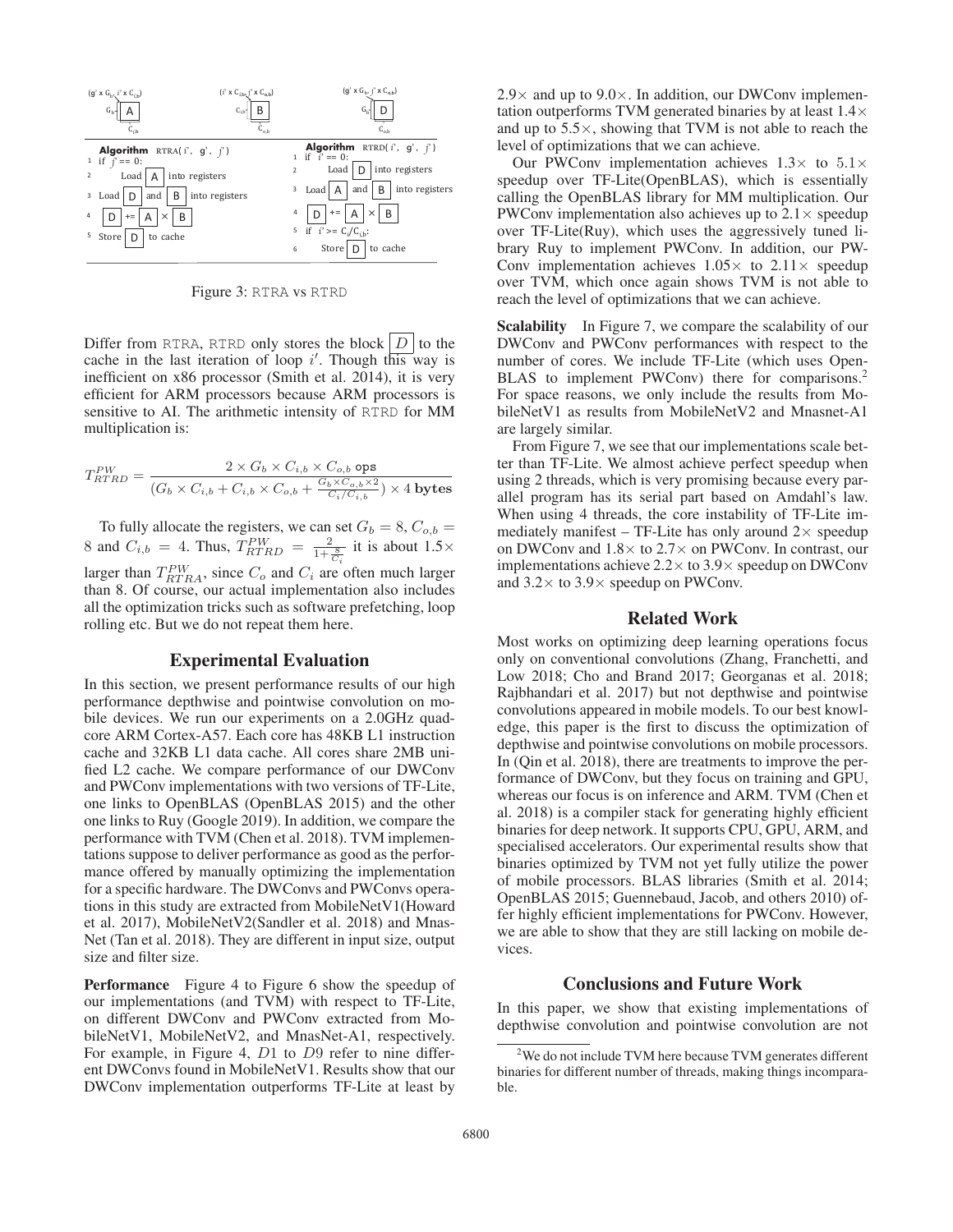

Figure 4: MobileNetV1 (4/4 cores/threads)



Figure 5: MobileNetV2 (4/4 cores/threads)



Figure 6: MnasNet-A1 (4/4 cores/threads)



Figure 7: Scaling behavior with increasing number of threads